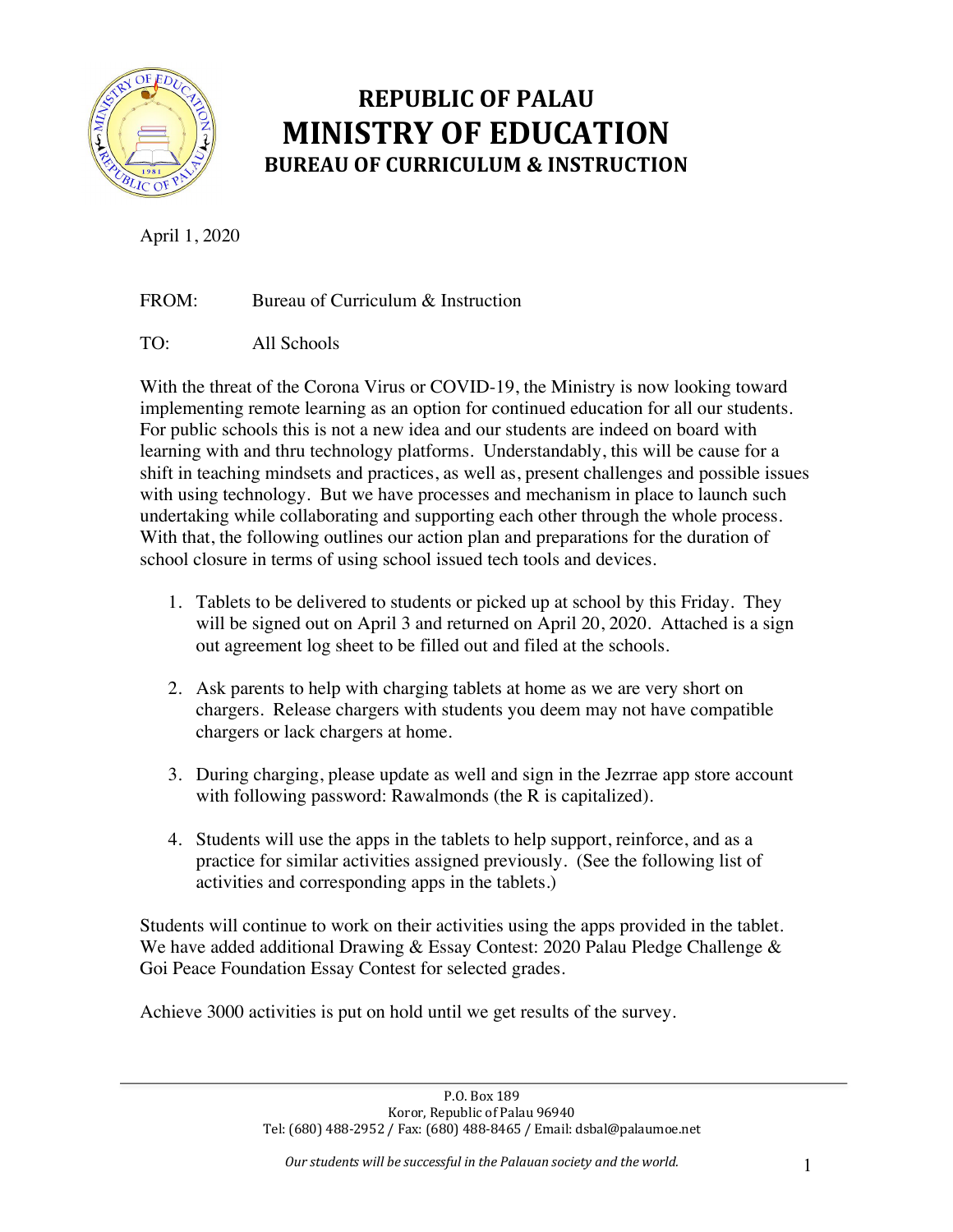### Grades 1:

- Mlechesii a siasing er se el mle kot el soam el sils er a Education Awareness Week.
- Draw a picture of your favorite activity during the EAW.
- I am happy when…
- My favorite Sunday activity is… (draw and write sentences about it)
- I love my family! (Draw a picture of your family)
- Draw a thank you card to my principal and teachers.
- Draw a picture of me washing my hands.
- 2020 Palau Pledge Challenge: Drawing or Letter: See attachment
- Math: Chapter 6 (p. 60-61), Chapter 7 (p. 62-65)

Grades 2–3:

- Mlechesii a siasing er se el mle kot el soam el sils er a Education Awareness Week. Mlechesii a kekedeb el omesodel a siasing er kau el ouchais el kmo; ngera uchul me ng mle soam?
- What I liked best during the EAW in our school?
- Some of the things that makes me happy are...
- **EXECUTE:** is my favorite toy, because...
- Draw a thank you card with a short message to my principal and teachers.
- Why do I always look before I go?...
- Draw picture of washing hands steps.
- 2020 Palau Pledge Challenge: Drawing or Letter: See Attachment
- Grade 2 Math: Chapter  $6 (p. 70 80)$ , Chapter  $7 (p. 82 87)$
- Grade 3 Math: Chapter  $6$  (p.  $64 85$ )

Grades 4-6:

- Mlechesii a essay er kau el kirel tia el dirk mlo merek el Education Awareness Week.
- I love Easter because.... What you love about the Easter holiday?
- Things I always did with my dad or mom when I was little…
- If I could live anywhere I wanted, I will leave in… Why?
- Write a thank you letter to my principal and teachers.
- If someone paid me a plane ticket to anywhere for a vacation, I would visit... explain?
- Explain the importance of washing our hands daily.
- 2020 Palau Pledge Challenge: See attachment
- Grade 4 Math: Chapter 4 (p. 74 79), Chapter 5 (p. 86 89)
- Grade 5 Math: Chapter 6 (p.  $57 67$ ), Chapter 7 (p.  $68 75$ )
- Grade 6 Math: Chapter 4 (p.  $54 61$ ), Chapter 5 (p.  $62 67$ )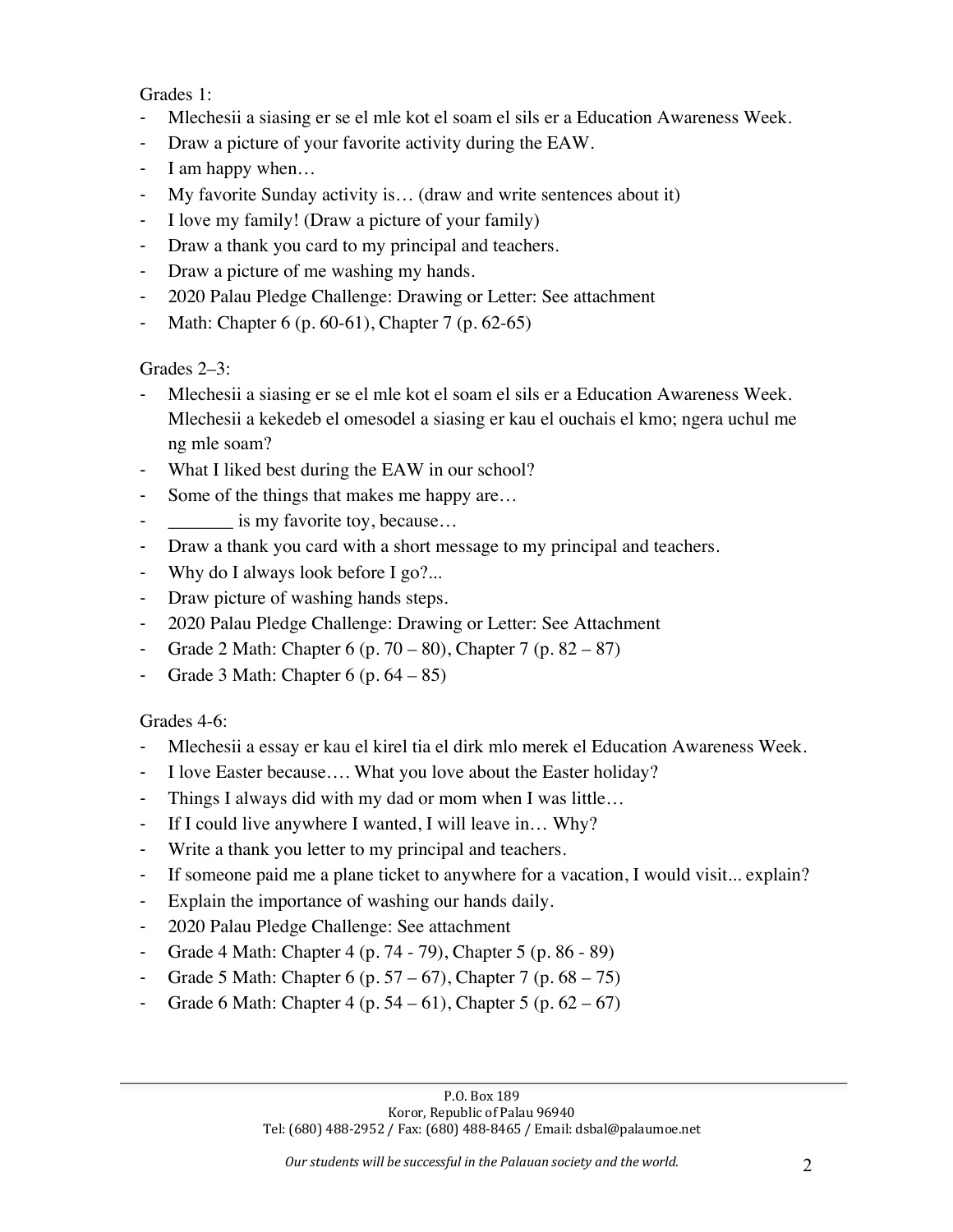Grades 7-8:

- Mlechesii a essay er kau el kirel tia el ker? \*Ng mekerang a dosebechakl er kid er tia el secher el Corona Virus Disease 2019?
- How does a Corona Virus Disease 2019 spread, and what can we do to protect ourselves from getting infected?
- The Holiday traditions I most look forward to is...
- If I could go back in time and change one thing from my past, it would be...
- $-$  (8<sup>th</sup>) What I think will happen to me after being home for four (4) weeks during this fourth quarter?
- 2020 Palau Pledge Challenge: See attachment
- Close your eyes and imagine the kind of world you would like to see. What is it like? \*Write about it.
- Write a thank you letter to my principal and teachers for the past 7/8 years in school.
- What are some precautionary measures that I should follow during the four (4) weeks I am away from school? Why?
- How can I contribute something to make this world a better place?
- Goi Peace Foundation Essay Contest: See attachment
- Grade 7 Math: Chapter  $14$  (p.  $115 147$ )
- Grade 8 Math: Chapter 12 (p. 100 131)

Grades  $9 - 12$ 

- Use the two weeks' break from school to catch up on your reading on all content areas
- Utilize your journal notebooks. Write your reflections on issues we are faced with in our families, neighborhoods, communities, nation and the global community as well.
- The Journal Writing Prompt for all students' due on March 25 will be postponed to a new deadline date on Monday, April 20.
- 2020 Palau Pledge Challenge: See attachment
- Goi Peace Foundation Essay Contest: See attachment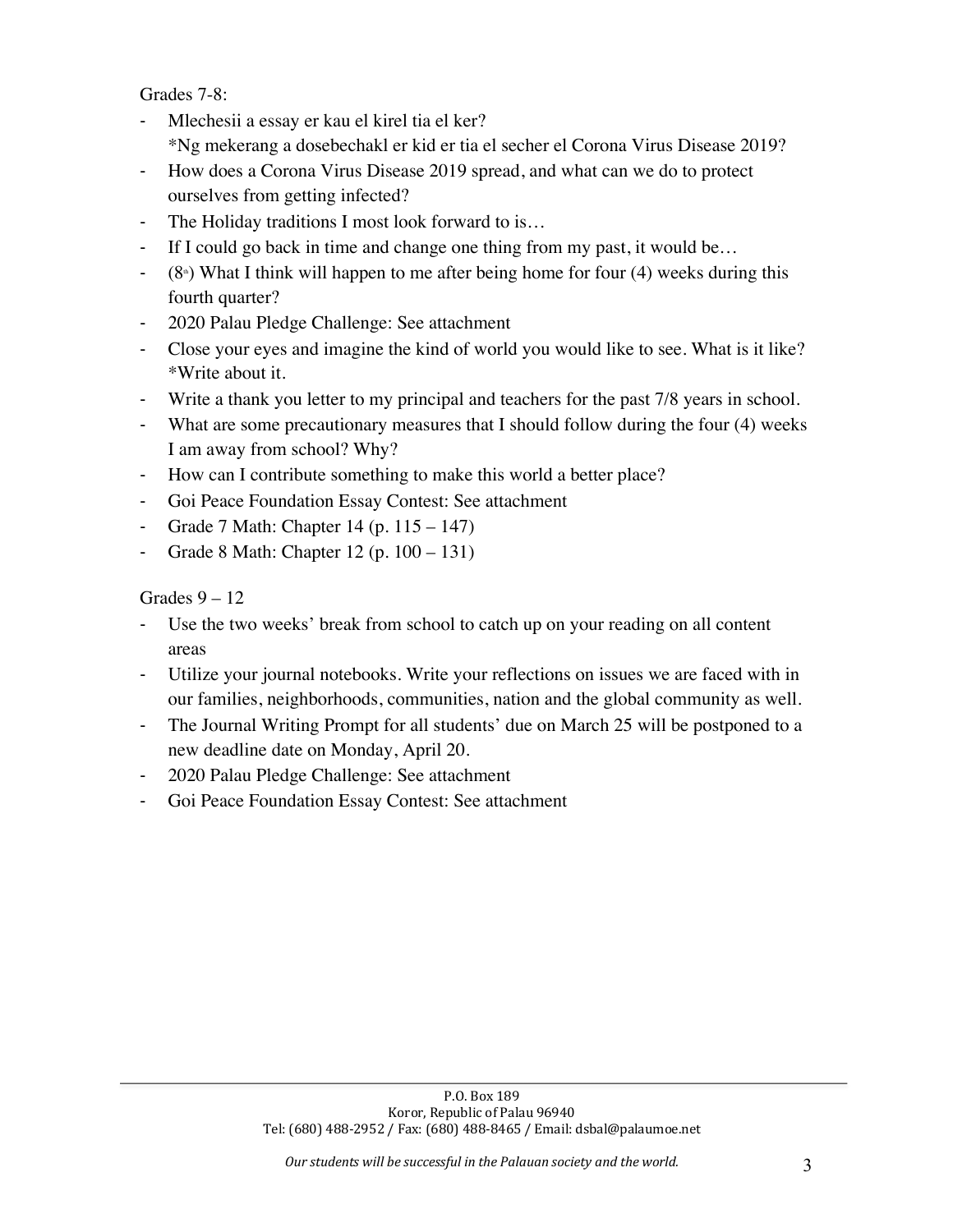## **English List of Apps:**

| <b>Grades</b>  | <b>Objectives</b> | <b>Apps</b>                              |
|----------------|-------------------|------------------------------------------|
| 1              | 1.3.1             | Kids ABC Phonics                         |
|                |                   | L. Arts 1                                |
| $\mathbf{1}$   | 1.2.2             | Skitch or WhiteBoard                     |
| $\overline{2}$ | 2.7.1             | Kids ABC Phonics                         |
|                |                   | L. Arts 2                                |
| $\overline{3}$ | 3.3.1             | Kids ABC Phonics                         |
|                |                   | Grammar App                              |
| $\overline{4}$ | 4.6.1             | English Grammar Master Apps              |
|                |                   | 3 <sup>rd</sup> Grade Language Arts Apps |
| 5              | 5.6.4             | <b>Transitional Word App</b>             |
|                |                   | <b>Writing App</b>                       |
|                |                   | Office Suite App                         |
|                |                   | Telegami                                 |
| 6              | 6.6.1             | Office Suite                             |
|                |                   | Polaris Office                           |
| 7              | 7.6.3             | <b>Writing Apps</b>                      |
|                |                   | Office Suite                             |
| 8              | 8.6.1             | <b>Writing App</b>                       |
|                |                   | Office Suite                             |

# **Math List of Apps:**

| <b>Grade</b> | Apps                                                                                   | <b>Activities</b> |
|--------------|----------------------------------------------------------------------------------------|-------------------|
|              | Math 1 <sup>*</sup> , 1 <sup>*</sup> Grade Frienzy, Cool Fun Kids Math Games, Lola's   | Halves & Quarters |
|              | Math Train                                                                             |                   |
| 2            | Math 2 <sup>nd</sup> , 2 <sup>nd</sup> Grade Frienzy, Cool Fun Kids Math Games, Lola's | Capacity          |
|              | <b>Math Train</b>                                                                      |                   |
| 3            | Math 3 <sup>rd</sup> , 3 <sup>rd</sup> Grade Frienzy, Fractions, Cool Fun Kids Math    | Fractions         |
|              | Games, Lola's Math Train                                                               |                   |
| 4            | Geometry for Kids                                                                      | Symmetry          |
| 5            | Geometry for Kids, King of Math                                                        | Triangles         |
| 6            | WhiteBoard, www.khanacademy.org (search volume videos)                                 | Volume            |
| $\tau$       | Simple n Easy Grade 7, 7 <sup>th</sup> Grade Math Learning Games, King                 | Proportions       |
|              | of Math, Math Teen Einstein                                                            |                   |
| 8            | Geometry for Kids, 7 <sup>th</sup> Grade Math Learning Games,                          | Mensuration of    |
|              |                                                                                        | Pyramids,         |
|              |                                                                                        | Cylinders, and    |
|              |                                                                                        | <b>Spheres</b>    |